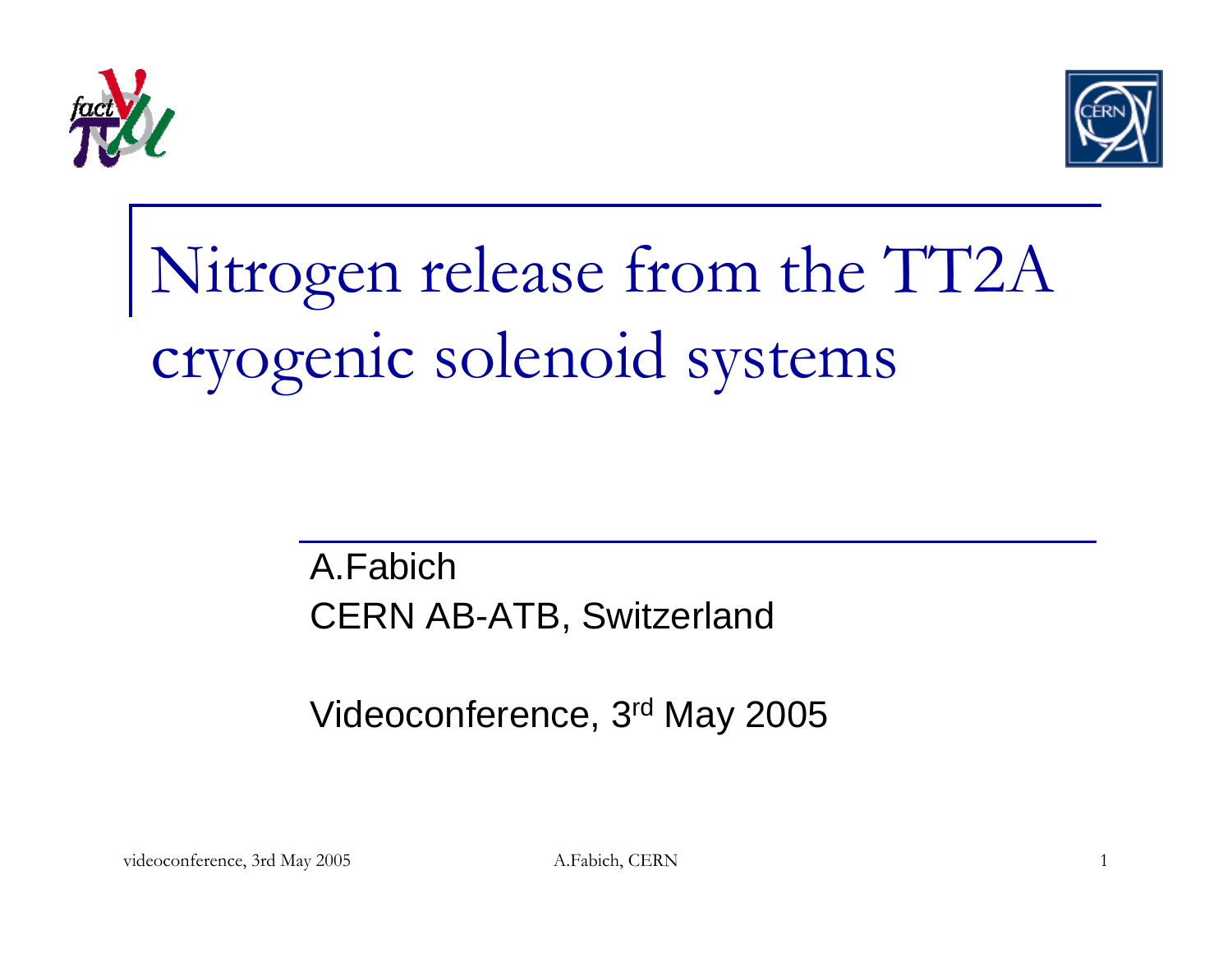

Old scenario

**100 % exhaust to** surface/atmosphere

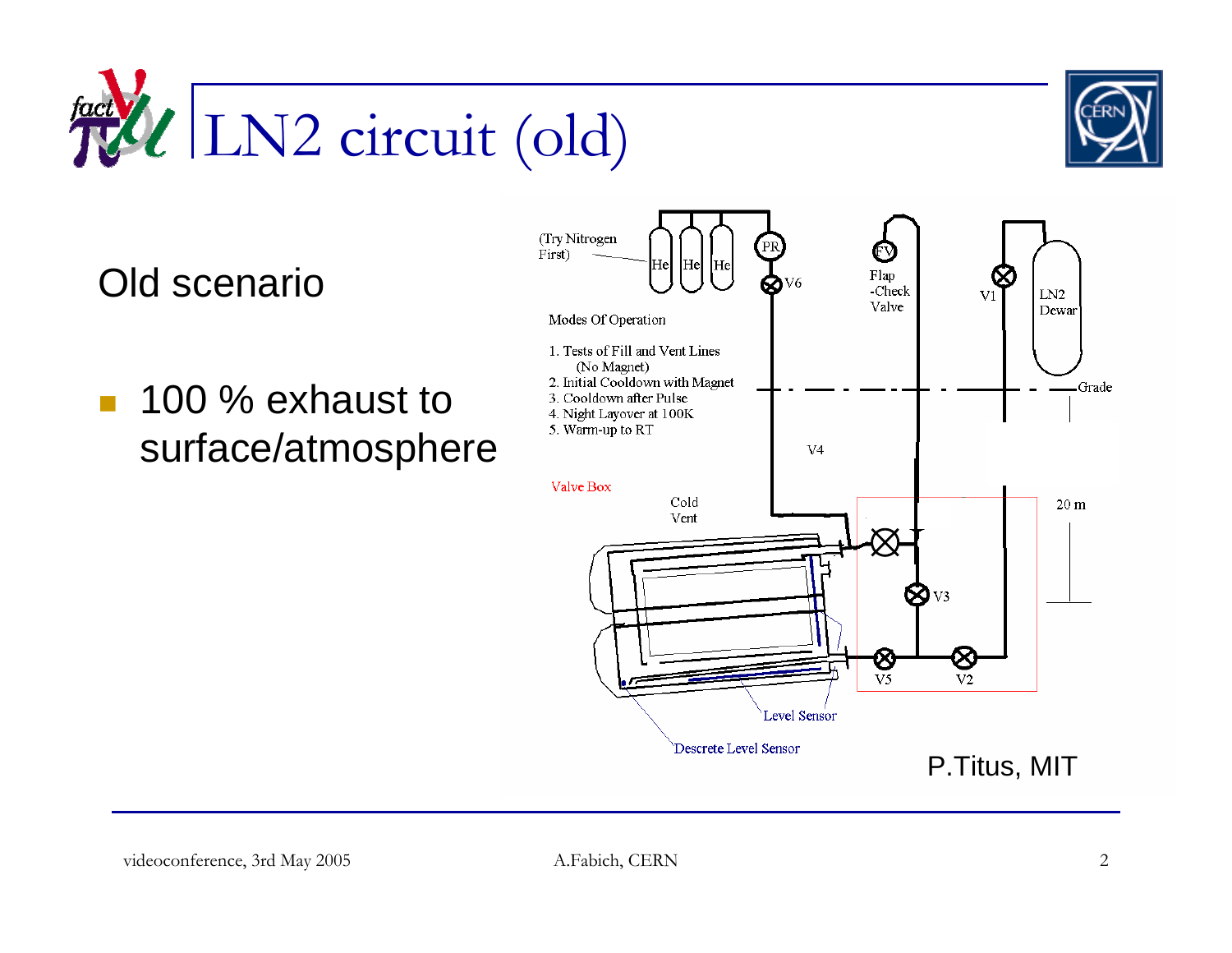

### Restrictions to nitrogen release

**ALCOHOL OF GROUP VIA** 

#### **MEMORANDUM**

| To:    | A. Fabich, AB-ATB                                        |
|--------|----------------------------------------------------------|
| cc:    | Ch. Hill, RSO AB, P. Cennini, DSO AB, P. Carbonez, SC-RP |
| From:  | Th. Otto, M. Silari, SC-RP                               |
| Conc.: | Release of N <sub>2</sub> from nTOF 11                   |

The experiment nTOF 11 envisages to irradiate a mercury jet target in a liquid nitrogen cooled solenoid with 100 pulses of protons from the PS. The liquid nitrogen in the cryostat will be activated during the irradiation, evaporated and released to the environment.

Via this pathway, a total release from the experiment of 37 GBq of short-lived beta-emitters ( $^{11}C$ ,  $^{13}N$ ...) shall not be exceeded. This figure presents 1% of the emissions from the operation of other accelerators and experiments on the Meyrin site.

The activation of liquid nitrogen in the cryostat by the proton pulse has been estimated by a Monte-Carlo calculation. After a waiting time of 60 s after the proton pulse, an activity of 33 MBq/l would be released to the environment. Longer waiting times would further reduce this figure.

The baseline scenario of nTOF 11 foresees to drain the cryostat from liquid nitrogen before the proton pulse. A residual of not more than 1 litre of  $N_2$ would remain in the cryostat. In this scenario, a total of 3.3 GBq of short-lived beta-emitters would be released during the 100 proton pulses. The baseline scenario is feasible from the viewpoint of radioactive releases.

An alternative scenario, where  $120$  litres of  $N_2$  remain in the cryostat before the proton pulse, are activated and released, is not compatible with the ceiling on releases.

One modification is required to the baseline scenario: the activated  $N_2$  gas shall be released via a filtered and monitored stack, either by the n-TOF target area ventilation, or, if this is unavailable at the time of the experiment, via transfer tunnel TT10.

### Memo available: at homepage

- П NO release of activated LN2 directly to atmosphere
- П Release of activated nitrogen to TT10
	- See memo
- П Minimize activated LN2
	- $\mathcal{L}_{\mathcal{A}}$  Remove LN2 previous to beam extraction
	- <1 liter remaining in cryostat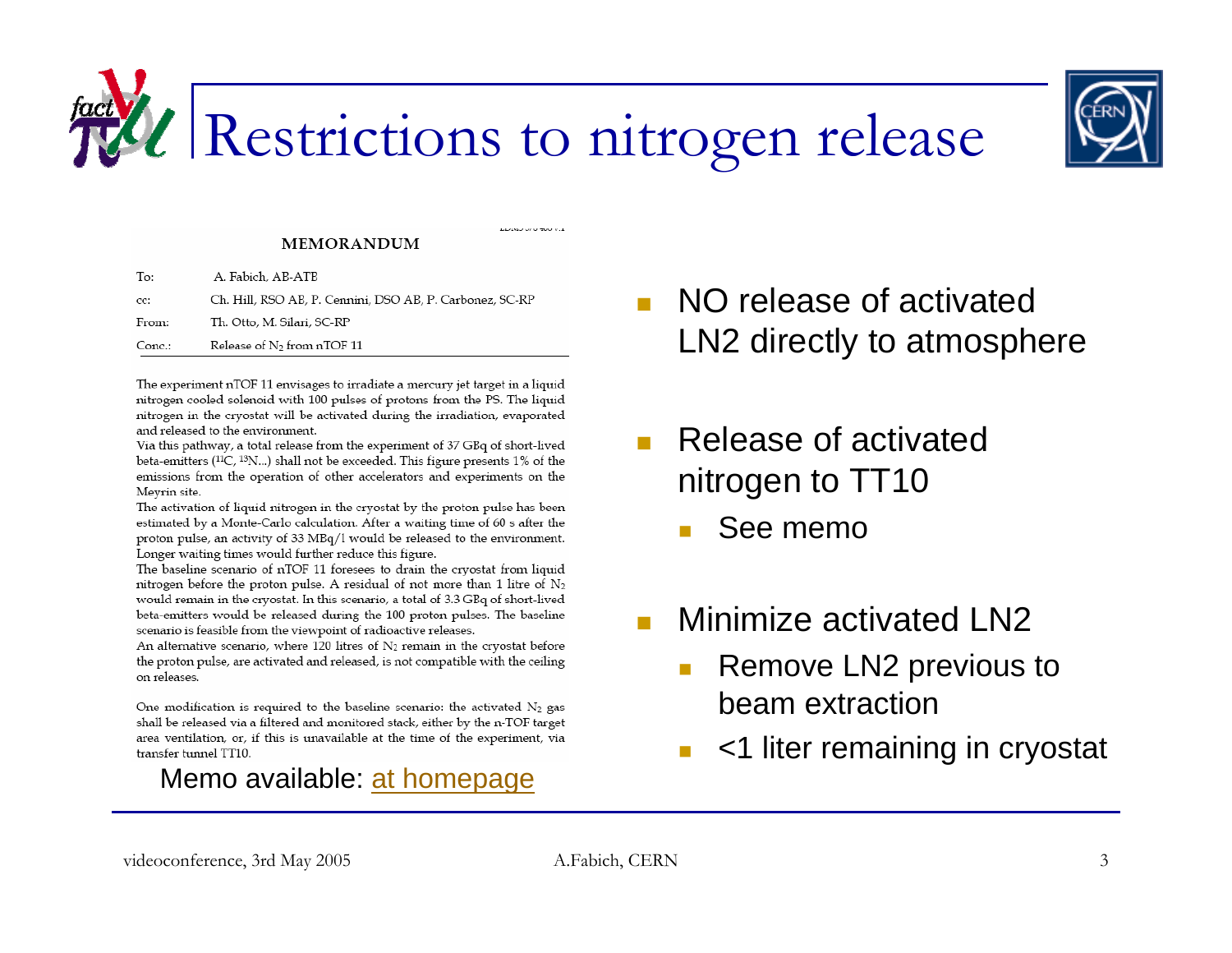$\frac{dV}{dV}$  LN2 circuit (new)



- **Additional line to** TT10
	- Activated LN2 to TT10
	- $\mathcal{L}^{\mathcal{L}}$ Other to surface

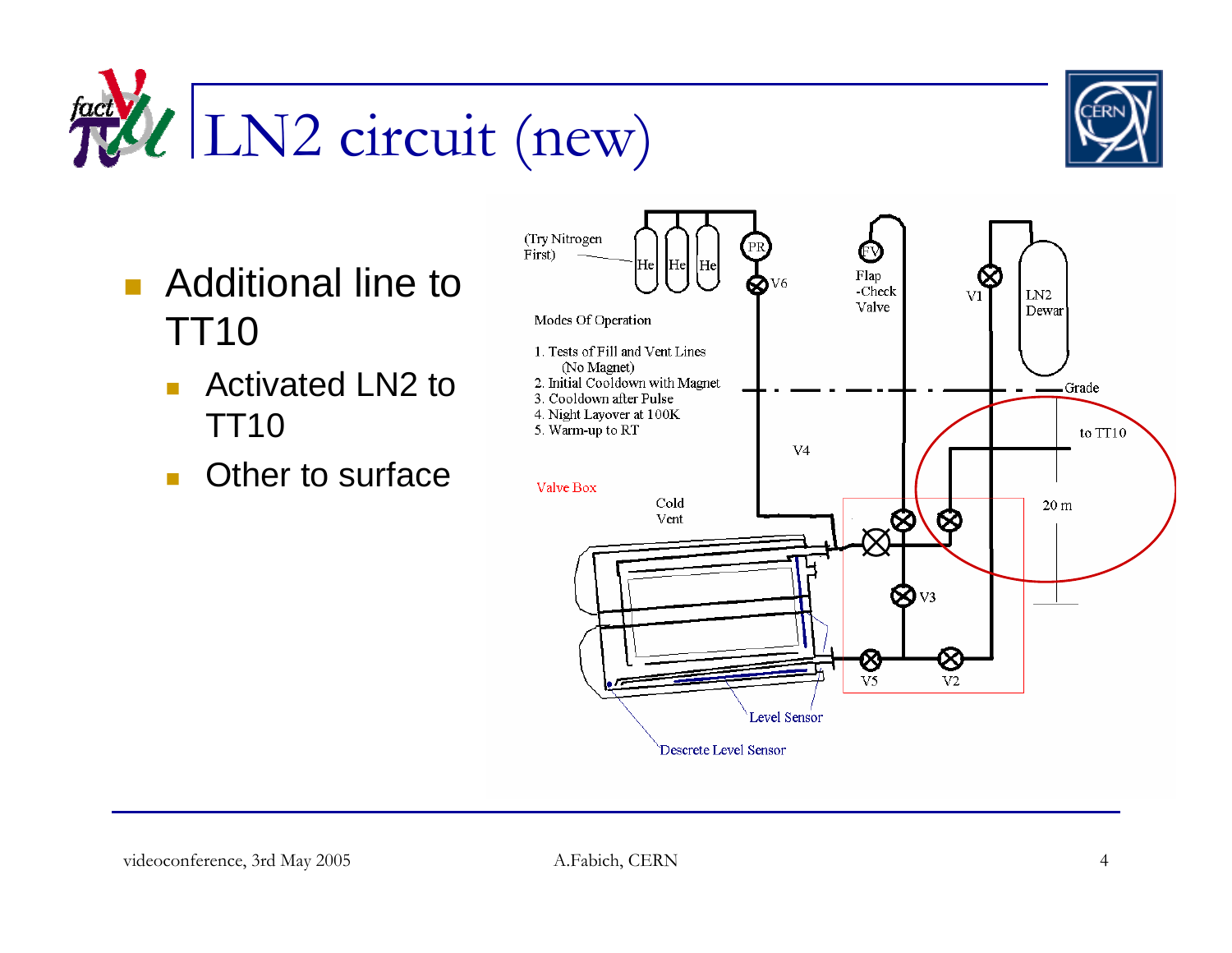



Minimum LN2 rests in cryostat

- $\overline{\phantom{a}}$ < 1 liter
- $\overline{\phantom{a}}$ Activated by proton beam
- $\blacksquare$ Not vaporized by solenoid
- $\mathbb{R}^3$ Mixes with new cooling cycle
- $\Box$  Release of ALL LN2 to TT10
	- п ODH?

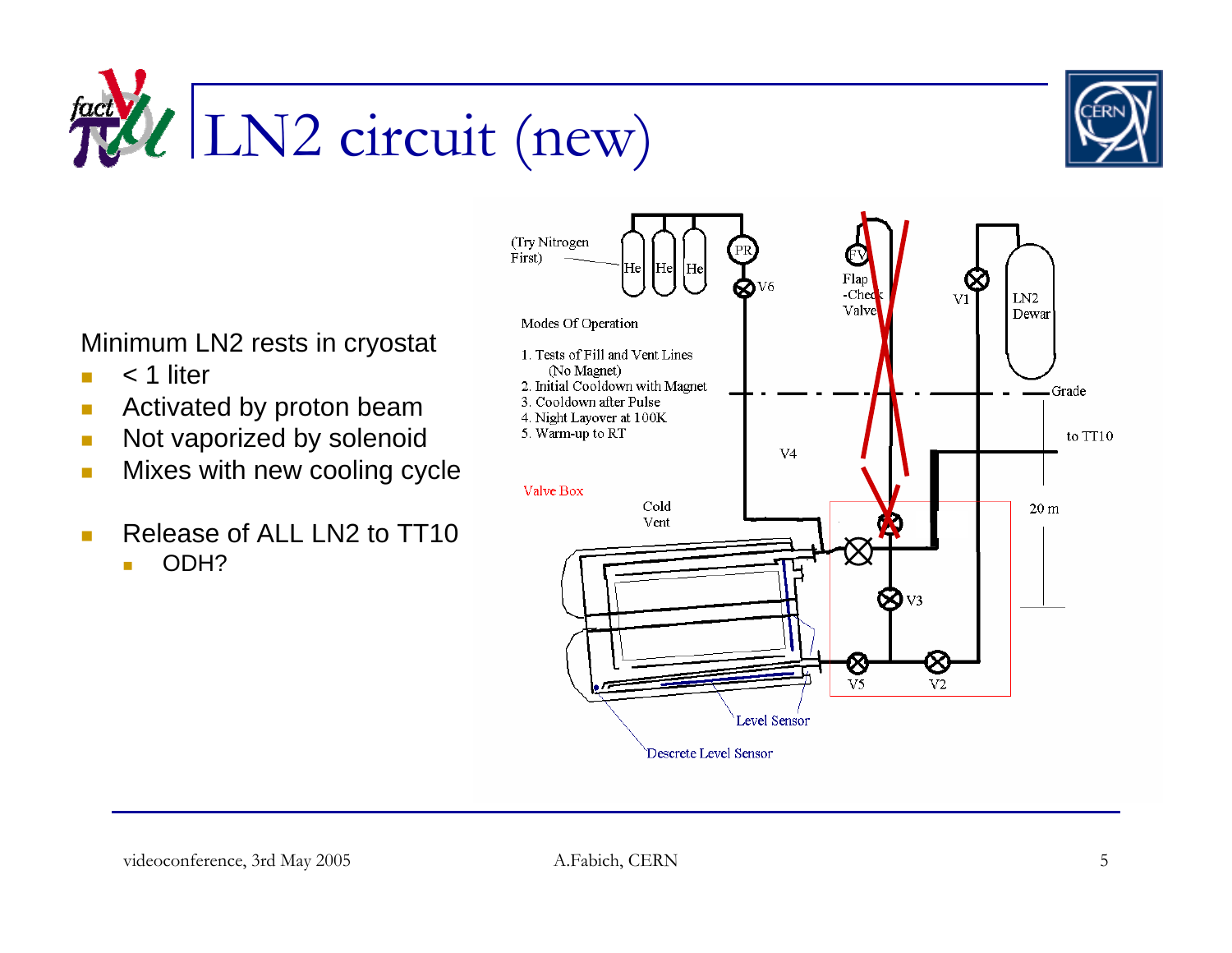### fact VI surface at access shaft to TT2



4 $\overline{O}$  $230$ ΙЮ 21288

- 1.nToF11
- 2.Access pit
- 3. Control room
- 4.TT10 Ventilation shaft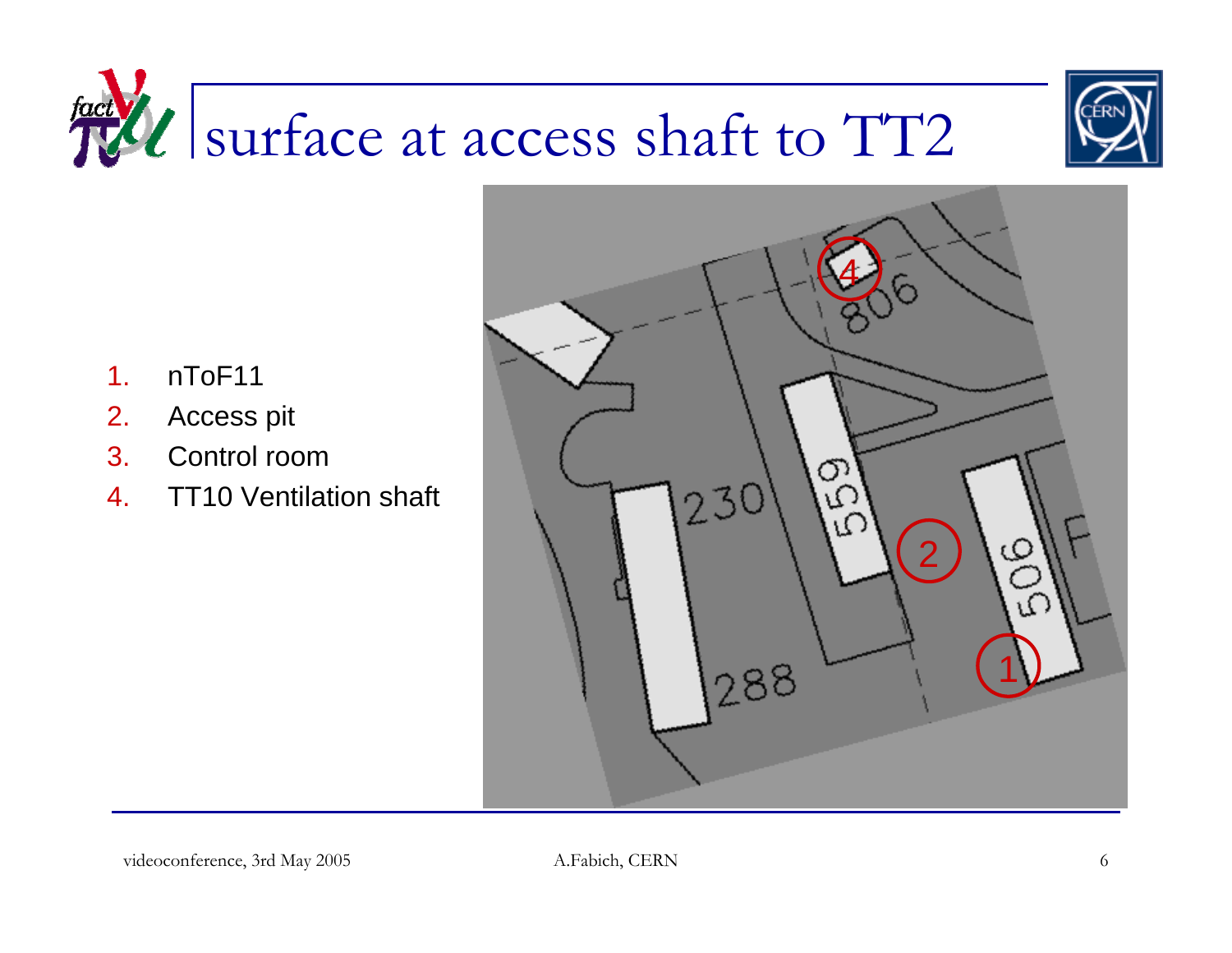

# $\frac{fact}{dV}$ l underground  $\leftrightarrow$  surface (2)

beige/orange <sup>=</sup>  $=$  surface black/blue = = underground

 $\overline{\phantom{a}}$  nToF11  $\overline{\phantom{a}}$ Access pit

- П Control room
- $\overline{\phantom{a}}$ Ventilation shaft

Distance 1 to 4 nToF11 to ventilation $~120~m$ (85 m within TT10)

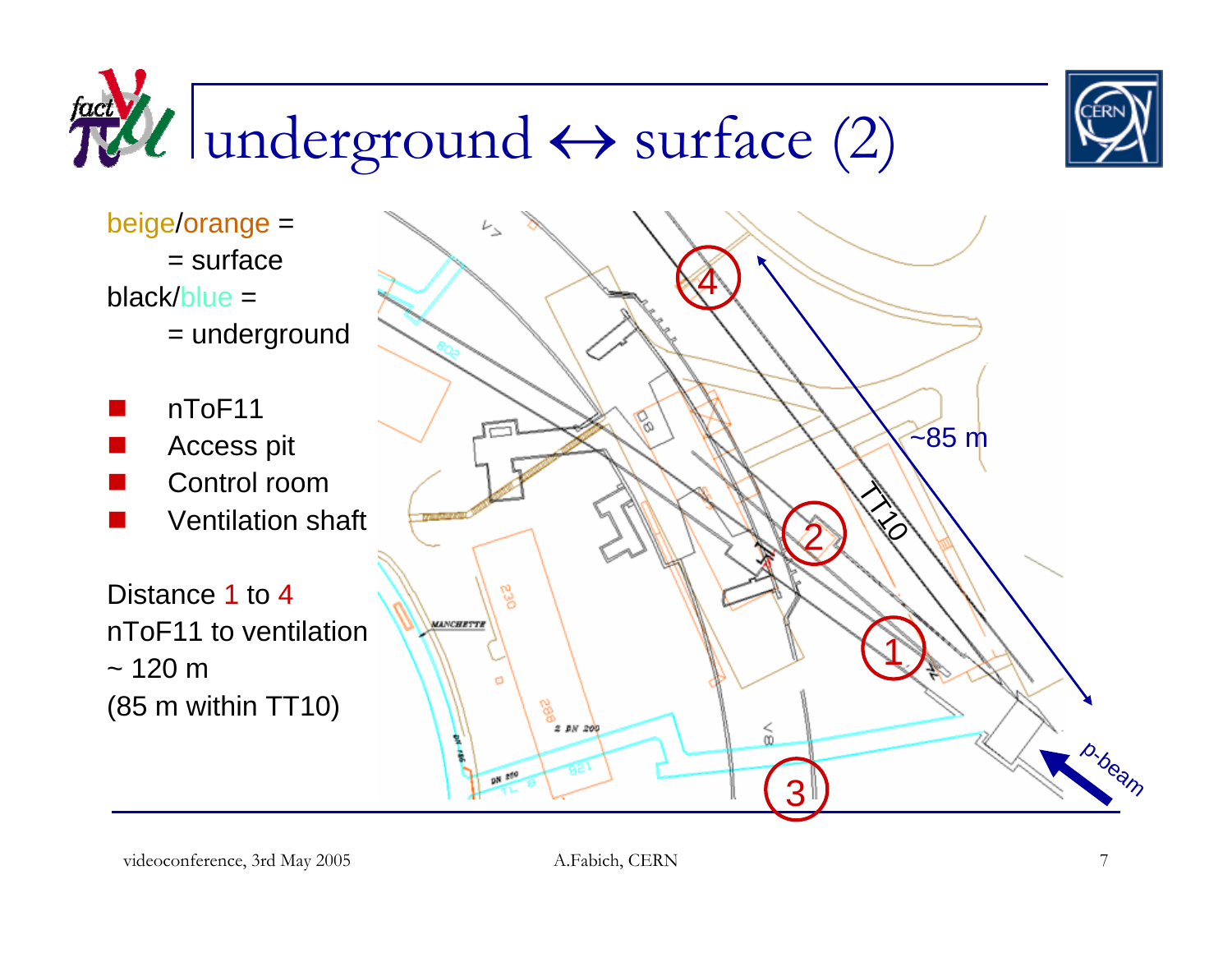



CERN staff is investigating

- ×, best line feed
- Π hole drilling (also for optics)

Long path in TT10

- Avoid cold pipe installation
- Π install temporarily some fans to push nitrogen gas through TT10 towards ventilation shaft